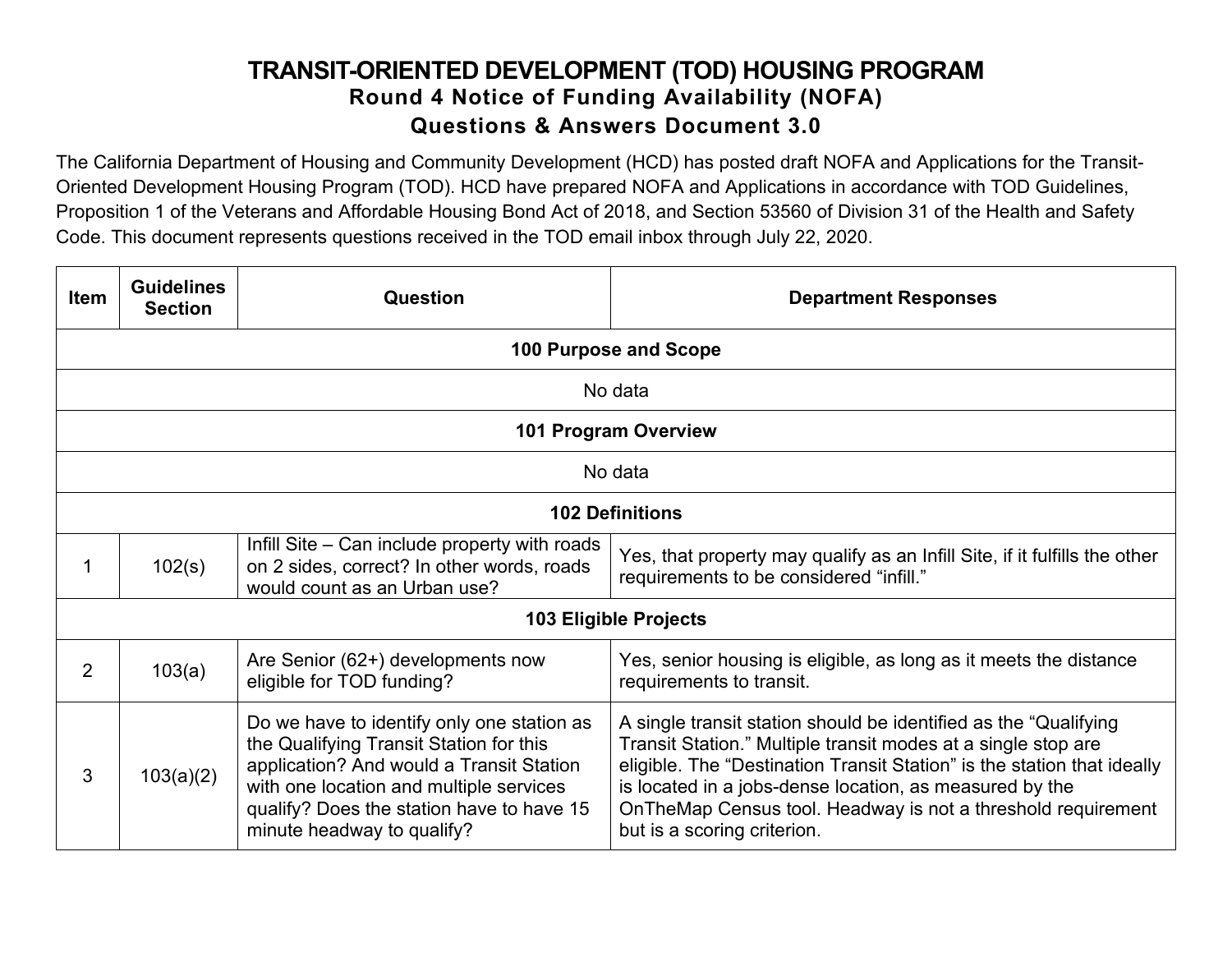| <b>Item</b>    | <b>Guidelines</b><br><b>Section</b> | Question                                                                                                                                                                                                                                                                            | <b>Department Responses</b>                                                                                                                                                                                                                                                                                                                                                                                                                                                                   |
|----------------|-------------------------------------|-------------------------------------------------------------------------------------------------------------------------------------------------------------------------------------------------------------------------------------------------------------------------------------|-----------------------------------------------------------------------------------------------------------------------------------------------------------------------------------------------------------------------------------------------------------------------------------------------------------------------------------------------------------------------------------------------------------------------------------------------------------------------------------------------|
| $\overline{4}$ | 103(a)(2)(B)                        | Can the walkable route include a<br>commercial property such as a shopping<br>center parking lot?                                                                                                                                                                                   | The Program requires a specific path ordained for pedestrians. In<br>this case a parking lot will not count as a "walkable route."                                                                                                                                                                                                                                                                                                                                                            |
| 5              | 103(a)(2)                           | Guidelines states that up to 10 points will<br>be awarded to projects that provide key<br>destinations w/in 1/2 mile of Housing<br>Development. Please confirm that<br>measurement is "as the crow flies" instead<br>of walkable route?                                             | It is a direct-line measurement, or "as the crow flies."                                                                                                                                                                                                                                                                                                                                                                                                                                      |
| 6              | 103(c)                              | Could the IP grant be used for pre-<br>development sitework for a housing<br>development or relocating utilities under a<br>housing development? Or must the IP be<br>related to facilitating connections between<br>the housing development and the<br>qualifying transit station? | TOD grant funds may be used for on- and off-site infrastructure<br>improvements required by the local jurisdiction. They do not<br>strictly have to be used for transit connectivity improvements, per<br>Guidelines Section 103(c) and 103(c)(1).                                                                                                                                                                                                                                            |
|                |                                     |                                                                                                                                                                                                                                                                                     | <b>104 Eligible Applicants</b>                                                                                                                                                                                                                                                                                                                                                                                                                                                                |
| $\overline{7}$ | 104(a)                              | Can a Nonprofit Sponsor apply for the<br>Infrastructure Grant funds and not have<br>the Locality as a co-applicant and grant<br>recipient?                                                                                                                                          | The current round Guidelines require all infrastructure grant<br>funding be applied for by a local agency (city, county, or transit<br>agency). This requirement was carried over from previous rounds<br>of TOD.                                                                                                                                                                                                                                                                             |
| 8              | 104(a)                              | For the TOD application, can HCD please<br>confirm that an applicant/sponsor is<br>not required to have the LP borrower or<br>the LLC managing general partner entities<br>formed prior to submitting the application?                                                              | For this round of TOD, the LP and LLC are not required to have<br>been formed at the time of application – however if they are<br>formed, the Program does require complete org docs with the<br>application.<br>For all applications, the Program is only requiring complete draft<br>resolutions, and no signatures are required for the resolutions or<br>certifications. Electronic signatures for those documents shall be<br>submitted to the Department no later than August 30, 2020. |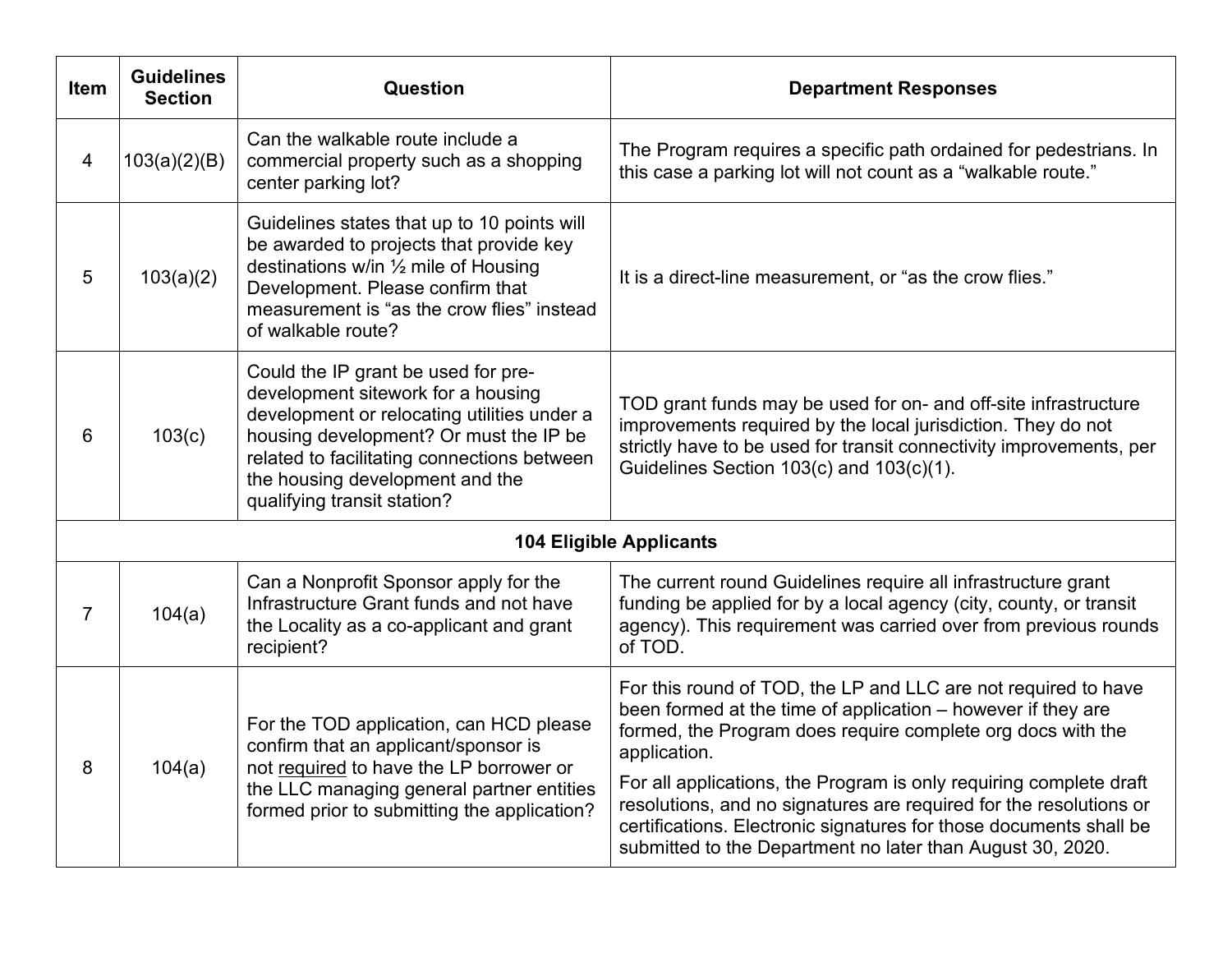| <b>Item</b> | <b>Guidelines</b><br><b>Section</b> | Question                                                                                                                                                                                                                                                                                                                                                                                                                              | <b>Department Responses</b>                                                                                                                                                                                                                                                                                                                                                                    |
|-------------|-------------------------------------|---------------------------------------------------------------------------------------------------------------------------------------------------------------------------------------------------------------------------------------------------------------------------------------------------------------------------------------------------------------------------------------------------------------------------------------|------------------------------------------------------------------------------------------------------------------------------------------------------------------------------------------------------------------------------------------------------------------------------------------------------------------------------------------------------------------------------------------------|
| 9           | 104(a)                              | Can a Developer apply for a Housing<br>Development loan and an Infrastructure<br>Project grant and use the IP funds for<br>infrastructure work that the developer<br>needs to undertake as part of the housing<br>development, not work that the locality<br>itself will be completing? If it's work the<br>Developer will be undertaking, do we still<br>need the locality as a co-applicant?                                        | Any and all infrastructure grants must be applied for by the<br>Locality (city, county, or transit agency). Whether the work<br>performed is required by the Locality for the Housing<br>Development or is intended to improve connectivity between the<br>housing and the transit station, it must be applied for by the<br>Locality. This requirement was a part of the previous TOD rounds. |
| 10          | 104(a)                              | The supplemental workbook only removes<br>the other HCD funding from the numerator<br>but leaves the full TDC in the denominator,<br>which affects projects with other HCD<br>commitments. Is this correct?                                                                                                                                                                                                                           | This issue was discussed by our management and it was<br>confirmed that the intent was to encourage non-HCD funding to<br>count as an Enforceable Funding Commitment (EFC), therefore<br>the calculation removes all HCD funding, whether or not the funds<br>are awarded.                                                                                                                     |
| 11          | 104(a)                              | Will our County partner be required to<br>enter into a Standard agreement w/ HCD?<br>Our County partner would like to see the<br>template before finalizing their resolution.                                                                                                                                                                                                                                                         | There is a public agency resolution boilerplate available for<br>download and editing on the TOD webpage. It was developed to<br>be edited to suit either a city, county, or transit agency. The<br>highlighted, bracketed text in the document may be edited to best<br>suit the County's resolution.                                                                                         |
| 12          | 104(a)                              | We understand from the Guidelines that<br>the public partner must be a co-applicant,<br>and that a resolution is required of the<br>public partner. Could you confirm that the<br>City should be listed as "Applicant 2" on<br>the Supplemental Application, and that all<br>the additional organizational documents<br>(certificate and legal disclosure,<br>organizational chart, etc.) are also<br>required of the public partner? | That is correct. The public agency would Applicant #2 in this case.<br>If you had 2 applicants partnering on the housing development,<br>then the public agency would be App #3.<br>The Locality is not required to submit organizational formation<br>documents or a tax-exempt status letter, but resolutions,<br>certifications, signature block, TIN form, and org chart are<br>required.  |
|             |                                     |                                                                                                                                                                                                                                                                                                                                                                                                                                       |                                                                                                                                                                                                                                                                                                                                                                                                |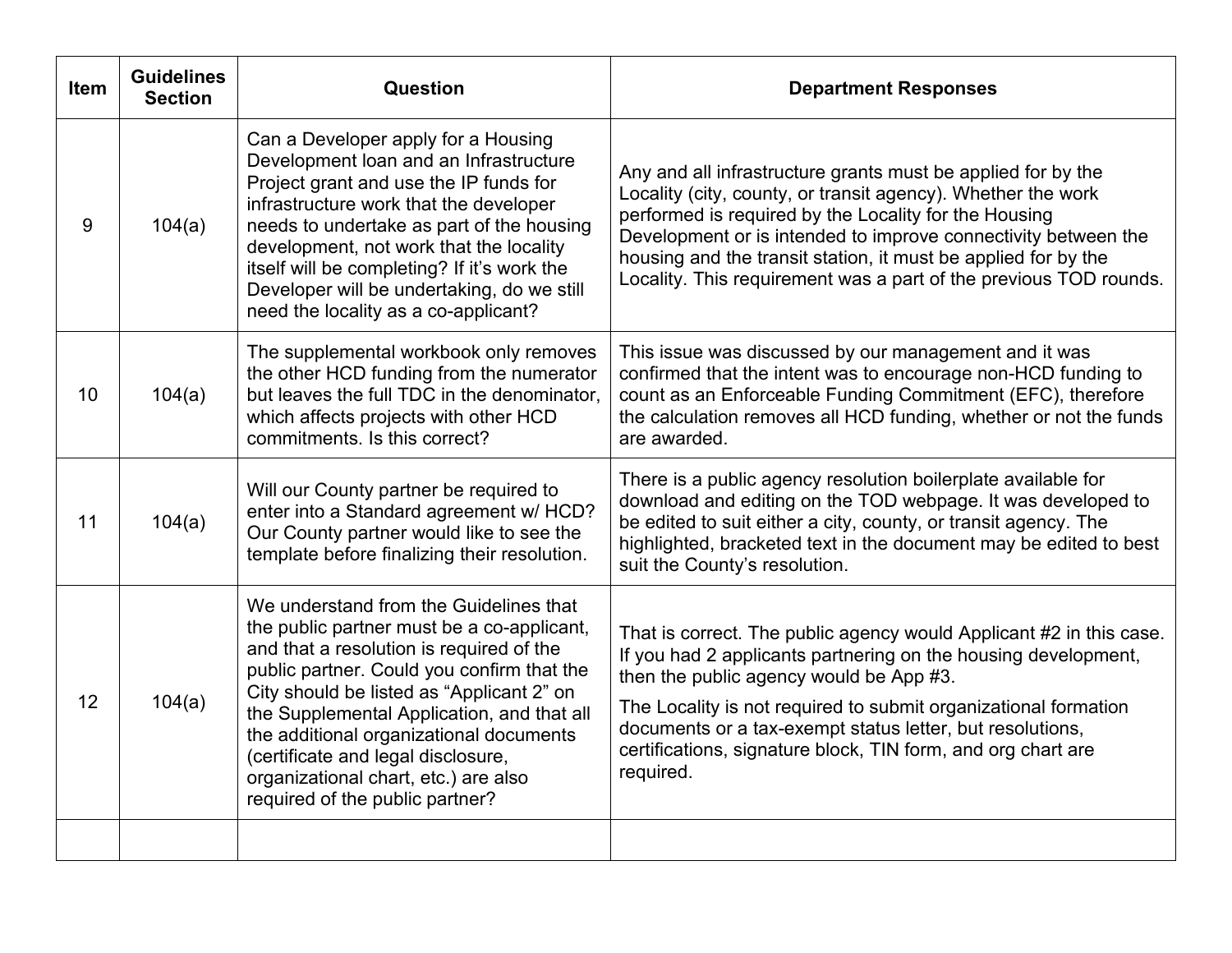| 105(c) | As part of an IP application, our partner                                                                                                                                                                                           | <b>105 Eligible Costs</b>                                                                                                                                                                                                                                                                                                                                |
|--------|-------------------------------------------------------------------------------------------------------------------------------------------------------------------------------------------------------------------------------------|----------------------------------------------------------------------------------------------------------------------------------------------------------------------------------------------------------------------------------------------------------------------------------------------------------------------------------------------------------|
|        |                                                                                                                                                                                                                                     |                                                                                                                                                                                                                                                                                                                                                          |
|        | would like to request funds for public art at<br>a transit hub. Does the application need to<br>include a written statement from each<br>respective entity authorizing the future<br>addition of this public art?                   | Public art is an eligible cost for an Infrastructure Project (IP), but<br>may not exceed 5% of the total IP request. No additional<br>documentation will be required for the Application.                                                                                                                                                                |
|        |                                                                                                                                                                                                                                     | 106 Assistance Terms and Limits                                                                                                                                                                                                                                                                                                                          |
| 106    | Would the maximum loan amount apply to<br>both housing development applicants?                                                                                                                                                      | Yes, in this case the cap would apply to both co-Applicants of a<br>Housing Development loan.                                                                                                                                                                                                                                                            |
|        |                                                                                                                                                                                                                                     | <b>107 Performance Requirements</b>                                                                                                                                                                                                                                                                                                                      |
|        |                                                                                                                                                                                                                                     | No data                                                                                                                                                                                                                                                                                                                                                  |
|        |                                                                                                                                                                                                                                     | <b>108 Application Process</b>                                                                                                                                                                                                                                                                                                                           |
| 108(a) | The resolution templates posted are only<br>for the Borrower (LP) and the Sponsor. Is<br>the LLC resolution not actually required or<br>will an LLC template be posted?                                                             | You may edit the LP Authorization document to meet your needs<br>for an LLC resolution. The highlighted, bracketed sections of the<br>template should be editable for the LLC. The Sponsor template<br>may also be edited to serve as the LLC resolution, if that works<br>better.                                                                       |
|        |                                                                                                                                                                                                                                     | If the City is the sole applicant, the Program will require:                                                                                                                                                                                                                                                                                             |
| 108(a) | We are helping with a TOD Application -<br>Infrastructure Project only. The City is the<br>IP Applicant. Can you let us know which of<br>these documents are needed - especially if<br>the Resolution (from Dev Team) is<br>needed? | A completed draft, unsigned resolution from the City<br><b>Land Use Verification</b><br><b>Legal Certification</b><br>$\bullet$<br>Org chart<br>$\bullet$<br><b>Signature Block</b><br>TIN form, in lieu of 204<br>$\bullet$<br>Electronically signed resolutions and application certifications<br>must be submitted to the Department by Aug 30, 2020. |
|        |                                                                                                                                                                                                                                     |                                                                                                                                                                                                                                                                                                                                                          |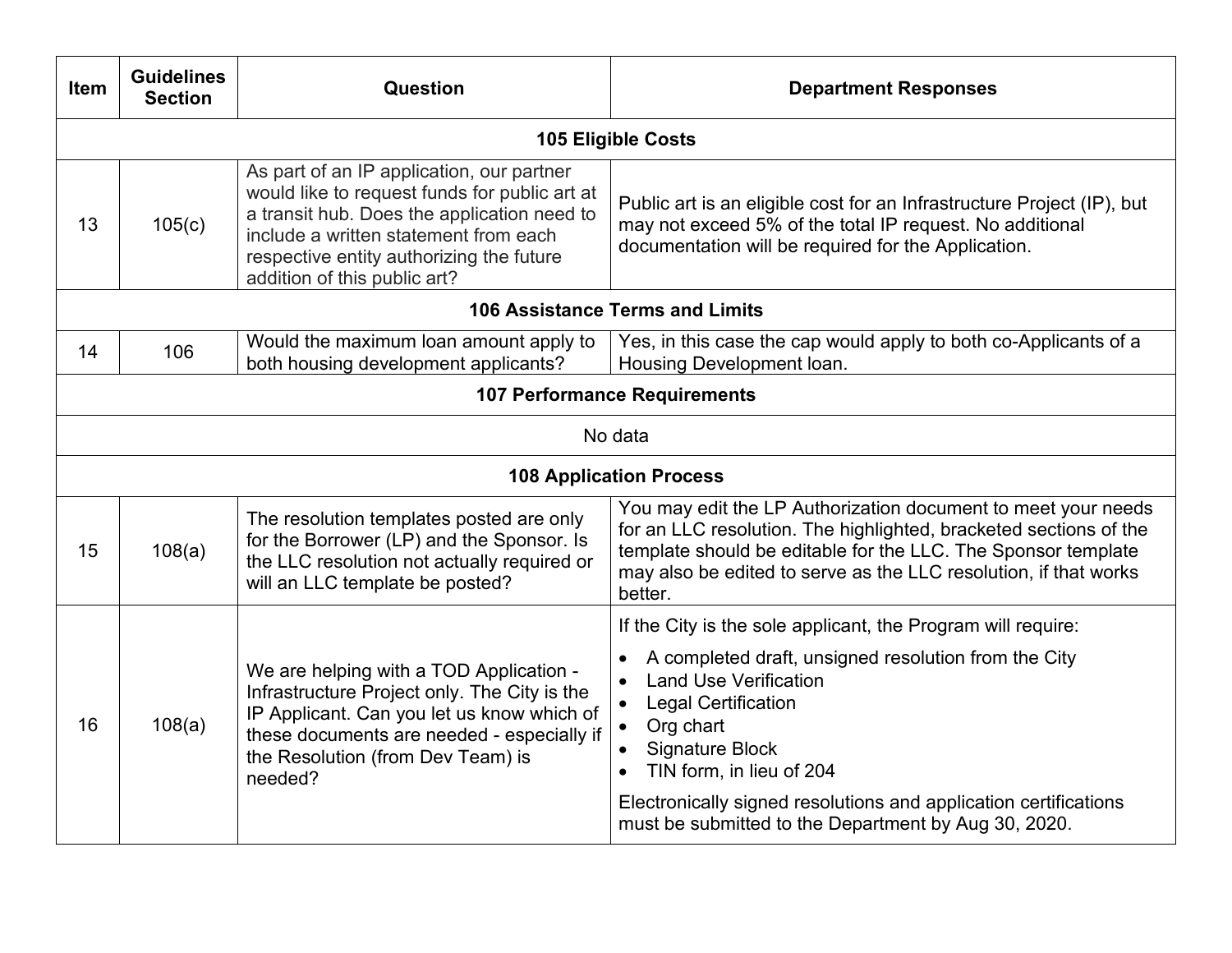| <b>Item</b> | <b>Guidelines</b><br><b>Section</b> | Question                                                                                                                                                                                                                                              | <b>Department Responses</b>                                                                                                                                                                                                                              |
|-------------|-------------------------------------|-------------------------------------------------------------------------------------------------------------------------------------------------------------------------------------------------------------------------------------------------------|----------------------------------------------------------------------------------------------------------------------------------------------------------------------------------------------------------------------------------------------------------|
| 17          | 108(a)                              | We are preparing to order Certificates of<br>Good Standing which are now being<br>processed via the Secretary of State's<br>online portal. Will this version be<br>sufficient?                                                                        | For this round of TOD, all applications documents may be<br>submitted electronically, including the Certificate of Good<br>Standing.                                                                                                                     |
| 18          | 108(a)                              | Is a letter from a local entity sufficient to<br>score points for the walkable corridor that<br>it's ADA complaint path, safe and<br>accessible, corridor improvements are<br>closing any existing gaps or there's no<br>gap?                         | That criteria are self-certification in the application and will be a<br>requirement in the Standard Agreement. An Applicant may also<br>include this verification in the "IP Local Govt Letter" but is not<br>required.                                 |
| 19          | 108(a)                              | Env & Land Use Verification – If the IP is<br>related to the HD, we only need to submit<br>one form, correct?                                                                                                                                         | Correct.                                                                                                                                                                                                                                                 |
| 20          | 108(a)                              | Where can I find detail regarding time<br>limits for items like below?<br>Phase 1 reports, Title Reports, Good<br>standing Certificates                                                                                                               | A Phase 1 environmental review should be dated within 6 months<br>of application date. Title reports and a Certificate of Good<br>Standing should be within 30 days of application date.                                                                 |
| 21          | 108(a)                              | Will we be able to reuse recent letters and<br>backup documents that reference the<br>AHSC application? Of course, we will<br>obtain new resolutions and other major<br>items.                                                                        | The letters will not be required for the application $-$ the Program<br>tried to reduce applicant burden for this round of TOD as much as<br>allowed to - but will be requiring them during our last review<br>phase and likely as a condition of award. |
| 22          | 108(a)                              | In the application there is only room for 2<br>applicants. However, we are considering<br>to apply with the City and another entity.<br>Can we apply with the City and MTS both<br>as co-applicants? If so, how can we show<br>it in the application? | For the additional applicant, please copy and paste the entire<br>Overview Tab of the application into a new spreadsheet document<br>and include the third applicant. Please make a note that there will<br>be 3 co-applicants for this project.         |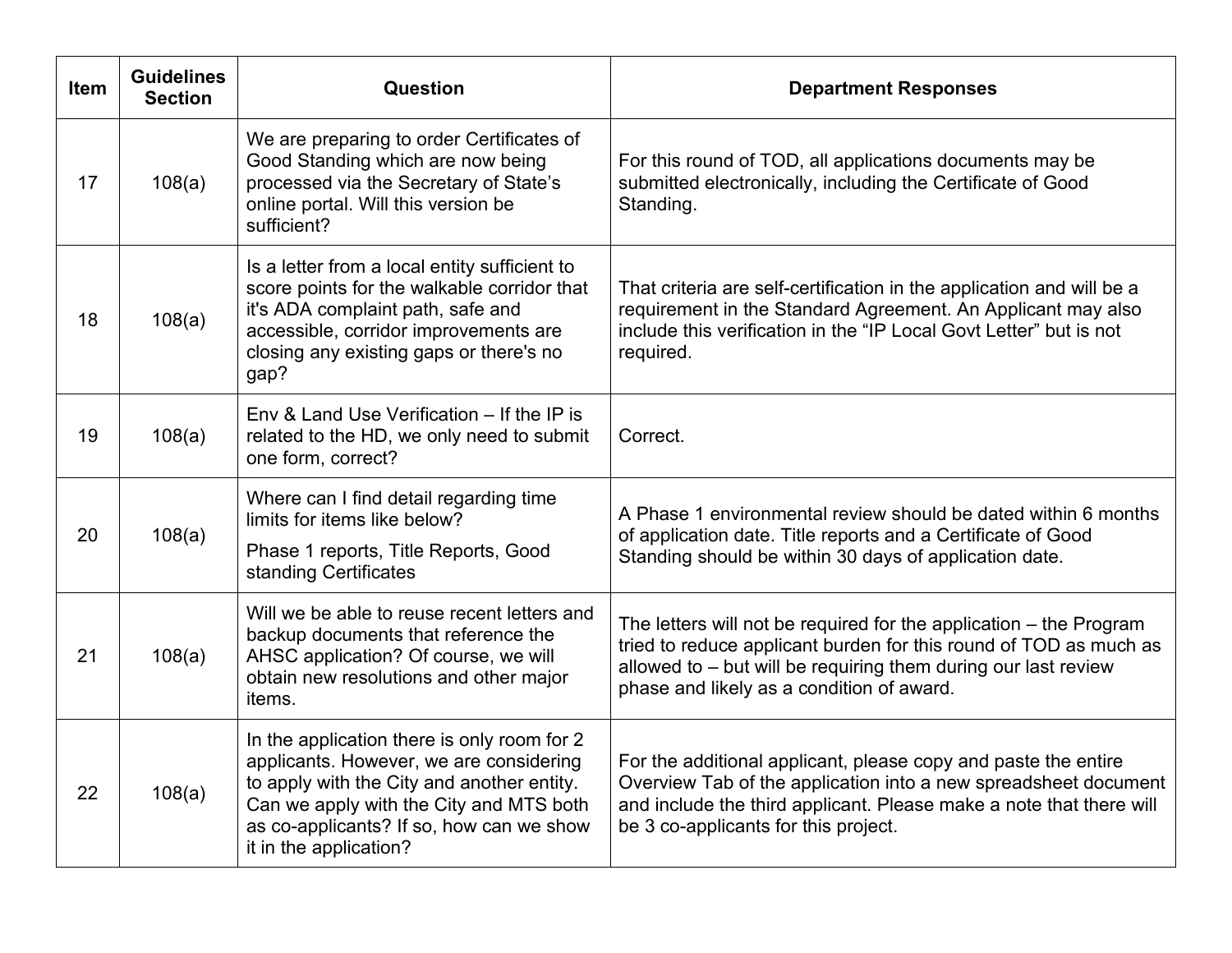| Item | <b>Guidelines</b><br><b>Section</b> | <b>Question</b>                                                                                                                                                                                                                                                                                                          | <b>Department Responses</b>                                                                                                                                                                                                                                                                                         |
|------|-------------------------------------|--------------------------------------------------------------------------------------------------------------------------------------------------------------------------------------------------------------------------------------------------------------------------------------------------------------------------|---------------------------------------------------------------------------------------------------------------------------------------------------------------------------------------------------------------------------------------------------------------------------------------------------------------------|
|      |                                     |                                                                                                                                                                                                                                                                                                                          | <b>109 Application Threshold Requirements</b>                                                                                                                                                                                                                                                                       |
| 23   | 109(a)                              | Do we need to do a market study if our<br>application does not include an<br>Infrastructure Project? We are only<br>applying to fund a Housing Development.                                                                                                                                                              | Yes, the Program requires a market study for a housing<br>development. While not overtly stated in the Guidelines, the<br>Program requires sufficiently complete applications and<br>underwriting according to the UMR and MHP regulations. The<br>Supplemental Application includes instructions for uploading it. |
| 24   | 109(a)                              | In our application, the property is currently<br>owned by one LP managed by the<br>Sponsor and will transferred to a to-be-<br>formed LP, also managed by the Sponsor,<br>that will be eventual owner of the site and<br>Project. What is the best means to<br>evidence site control?                                    | In this case, the Program would require an option agreement<br>between the current property owner and the eventual owner to<br>serve as site control documentation. The agreement should be an<br>enforceable option to lease or purchase the property in question,<br>or a similar agreement.                      |
| 25   | 109(a)                              | Can you please advise how we should<br>measure the streets? Do we provide the<br>total area of the frontage streets or just<br>what we are altering or half of the frontage<br>streets?                                                                                                                                  | For the street calculation, if any streets encroach on the<br>development parcel, then it should be counted. If it is in the public<br>right-of-way, then it should not be counted.                                                                                                                                 |
| 26   | 109(a)                              | Our TOD project is in a Priority<br>Development Area - in a planning<br>document of regional transportation<br>planning agency. A Priority Development<br>Area is defined as an existing<br>neighborhood served by public transit that<br>has been identified as appropriate for<br>additional compact development. Will | That would be an acceptable designation and appropriate<br>documentation for points in the TOD scoring.                                                                                                                                                                                                             |
| 27   | 109(a)(11)                          | Our TOD project is new construction, 40<br>units. We're looking for a partner that<br>meets the experience requirements. What<br>should we look for?                                                                                                                                                                     | For this round of TOD, the Program allowed in the application,<br>beneath the evidence of experience, to provide information about<br>the principal and the project experience they have, if the entity<br>itself does not have the requisite experience.                                                           |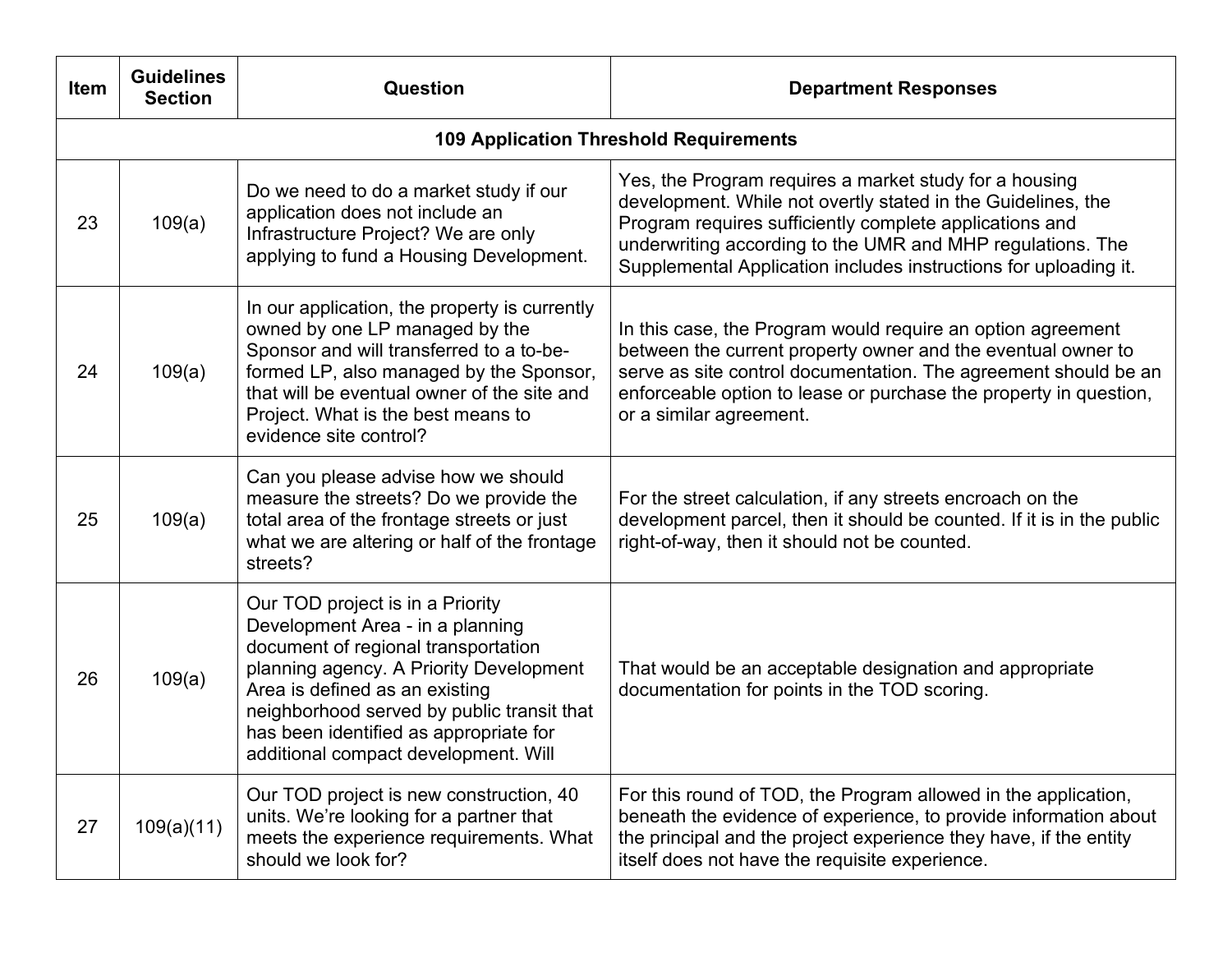| <b>Item</b> | <b>Guidelines</b><br><b>Section</b> | <b>Question</b>                                                                                                                                                                                                                                                                                                                                                    | <b>Department Responses</b>                                                                                                                                                                                                                                                        |
|-------------|-------------------------------------|--------------------------------------------------------------------------------------------------------------------------------------------------------------------------------------------------------------------------------------------------------------------------------------------------------------------------------------------------------------------|------------------------------------------------------------------------------------------------------------------------------------------------------------------------------------------------------------------------------------------------------------------------------------|
| 28          | 109(a)(11)                          | HD Eligibility & Threshold sheet,<br>Experience section, rows 47-52 - We do<br>not need to fill this section in if we had two<br>similar projects filled in in the table above<br>for the Applicant? If we do fill it in, we can<br>continue to list the Applicant as the name<br>of entity with experience, don't need to list<br>people if not needed, correct?. | Correct                                                                                                                                                                                                                                                                            |
| 29          | 109(b)                              | For the LP, we don't need a board<br>resolution, but do need to include the Loan<br>Authorization, correct?                                                                                                                                                                                                                                                        | Correct                                                                                                                                                                                                                                                                            |
| 30          | 109(b)(7)                           | If the IP is related to the HD, no site<br>control evidence is required for the IP if the<br>work is either on the HD property itself or<br>in the ROW in front? HD site control<br>documentation will be sufficient?                                                                                                                                              | If there is a document that shows public site control, that may be<br>submitted, but not required. Public right-of-way is presumed. Site<br>control evidence for the Housing Development is required.                                                                              |
|             |                                     |                                                                                                                                                                                                                                                                                                                                                                    | <b>110 Application Selection Criteria</b>                                                                                                                                                                                                                                          |
| 31          | 110(a)                              | On a mixed-use project, are commercial<br>sources and uses included? From the<br>regulations, it appears they should be<br>included. The Housing Development<br>definition seems to include a mixed-use<br>project, and it doesn't specify anywhere<br>that commercial costs need to be netted<br>out.                                                             | Yes, all commercial sources/uses should be included in the<br>development budget tab of the application. Points for a mixed-use<br>project will not be awarded if there are not commercial<br>development costs included in the Dev Budget tab of the<br>Supplemental Application. |
| 32          | 110(a)                              | Can applicants consider and use pre-<br>COVID public transit schedules for points<br>towards Section 110(a)(1) on public transit<br>ridership?                                                                                                                                                                                                                     | Yes, that is the case. Pre-COVID schedules are allowed for<br>headway measurement.                                                                                                                                                                                                 |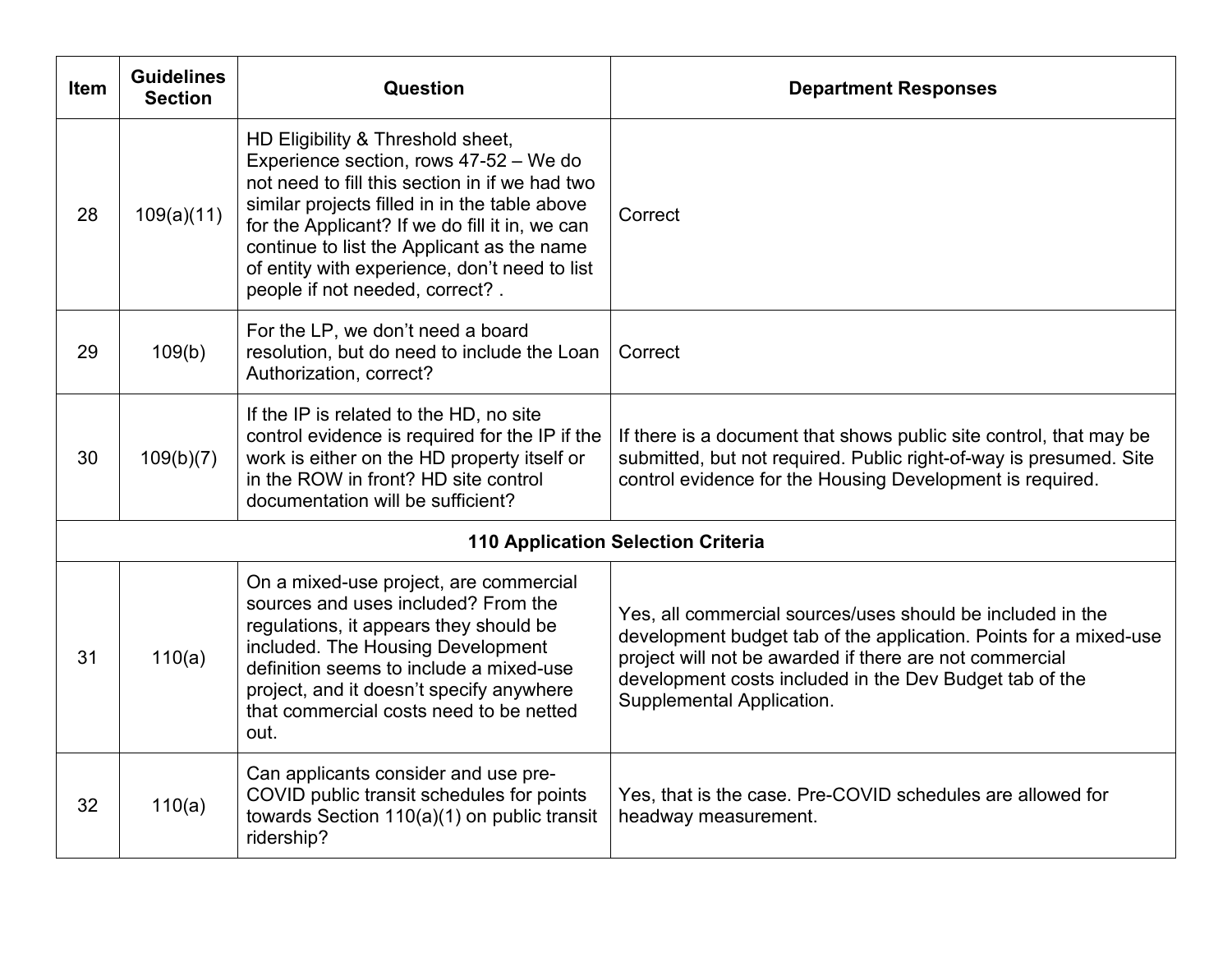| <b>Item</b> | <b>Guidelines</b><br><b>Section</b> | Question                                                                                                                                                                                                                                                                                                | <b>Department Responses</b>                                                                                                                                                                                                                                                                          |
|-------------|-------------------------------------|---------------------------------------------------------------------------------------------------------------------------------------------------------------------------------------------------------------------------------------------------------------------------------------------------------|------------------------------------------------------------------------------------------------------------------------------------------------------------------------------------------------------------------------------------------------------------------------------------------------------|
| 33          | 110(a)                              | The bus stop to be installed will have two<br>bus routes. Another Bus stop just across<br>the street from the future stop<br>(approximately 100 ft away) currently has<br>two bus routes. Would we be able to use<br>both stops as a "qualifying transit station"<br>that meets the Bus hub definition? | You may use either stop that is connected to the Destination<br>Transit Station that will award the most Qualified Employment<br>Area points.                                                                                                                                                        |
| 34          | 110(a)(4)(E)                        | Please confirm that a project is eligible for<br>points if it plans to consolidate parcels<br>prior to starting construction but has not<br>done so yet.                                                                                                                                                | Yes, those points would be allowable if a letter is submitted by the<br>Locality confirming a full application has been received and is<br>currently under review by the agency.                                                                                                                     |
| 35          | 110(b)                              | Our AGP is an individual. Do they need to<br>provide a Resolution, Organizational<br>Document, Organizational Chart, or Tax-<br>Exempt Status since it is an individual<br>person?                                                                                                                      | For an individual, the Program will require a resolution and Payee<br>Data Record, but none of the other documents.                                                                                                                                                                                  |
| 36          | 110(b)(2)                           | Please confirm funds do not have to be<br>committed in order to count for points.                                                                                                                                                                                                                       | The Program requires that any funding intended to be awarded<br>points under this Section requires evidence of an Enforceable<br><b>Funding Commitment.</b>                                                                                                                                          |
| 37          | 110(b)(2)(E)                        | In row 22 of the Application Selection -<br>Scoring tab, the amount of the EFC is<br>reduced from the total investment. Is this<br>correct?                                                                                                                                                             | The Program has recognized this issue and will adjust points<br>accordingly during the Scoring phase of the review process. As<br>long as that funding is identified as "committed" with verification,<br>an application will receive the appropriate points.                                        |
| 38          | 110(e)                              | There is no attachment listed in the<br>Application Selection - Scoring tab or the<br>Upload Checklist related to this. Is this<br>truly required? If so, please provide<br>direction on where in the application this is<br>requested and to be provided.                                              | For these points the Application is a self-certification and does not<br>require evidence. If awarded, the Standard Agreement will require<br>evidence. Simultaneously, an Applicant may include Local Agency<br>verification in the "IP Local Govt Letter" listed in the Upload<br><b>Checklist</b> |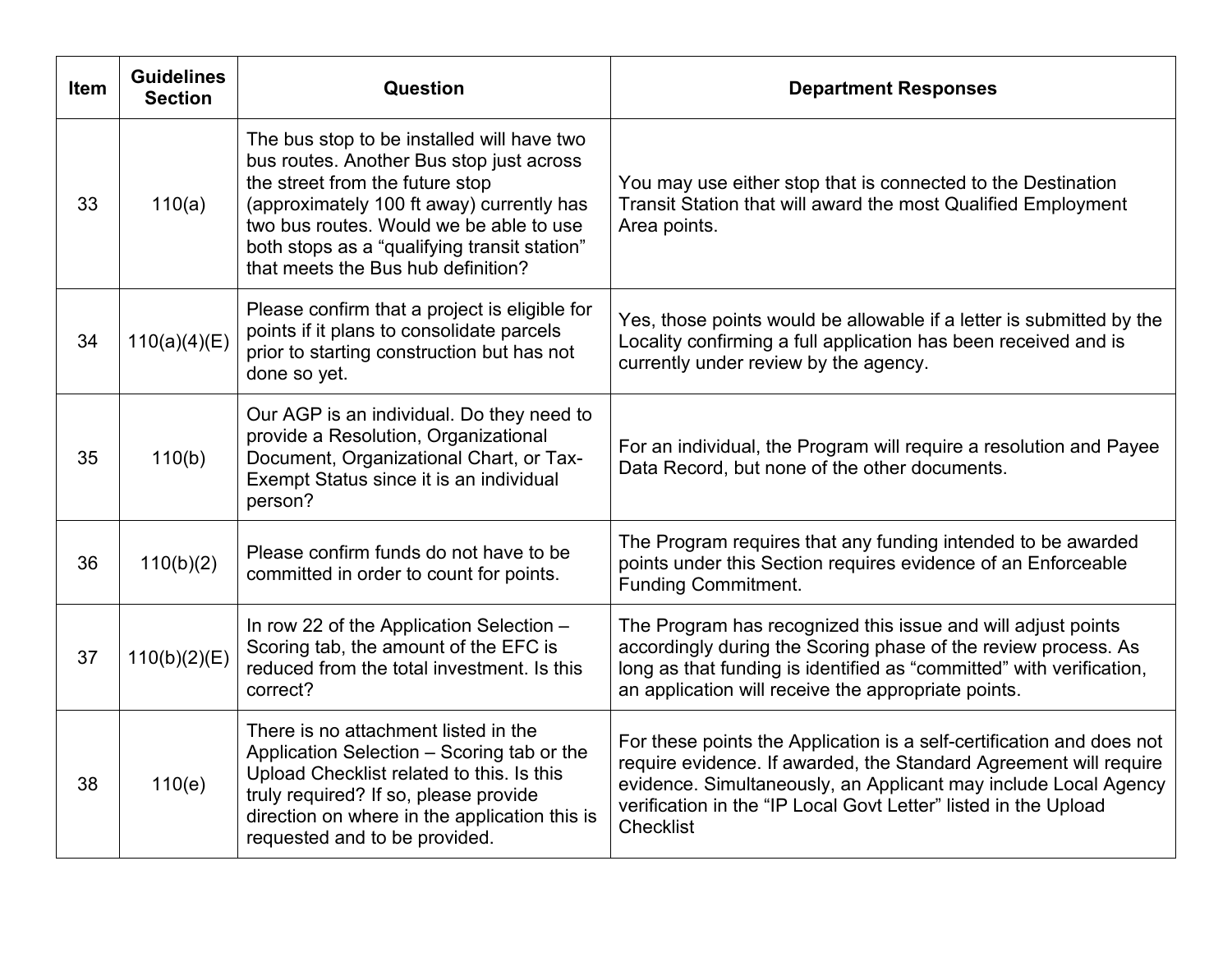| <b>Item</b> | <b>Guidelines</b><br><b>Section</b> | Question                                                                                                                                                                                                                                                                                                                                                                                                  | <b>Department Responses</b>                                                                                                                                                                                                           |
|-------------|-------------------------------------|-----------------------------------------------------------------------------------------------------------------------------------------------------------------------------------------------------------------------------------------------------------------------------------------------------------------------------------------------------------------------------------------------------------|---------------------------------------------------------------------------------------------------------------------------------------------------------------------------------------------------------------------------------------|
| 39          | 110(e)(5)                           | Do bike racks at the Qualifying Transit<br>Station count as secure bicycle storage<br>facilities? This question refers to the first<br>item on the list of requirements related to<br>the transit station, I understand the bicycle<br>facilities at the housing development must<br>be enclosed. Please also confirm that in<br>order to secure points, every item on this<br>list needs to be included. | Yes, a bike rack will count as facilities for the Qualified Transit<br>Station. The Secured Bicycle Overnight Parking at the Housing<br>Development needs to be enclosed, and both conditions should<br>be met to receive the points. |
| 40          | 110(f)(3)                           | Is there a minimum number of carshare<br>spaces required to qualify for points?<br>Would 1 space be sufficient?                                                                                                                                                                                                                                                                                           | There is no minimum required to qualify for the carshare points                                                                                                                                                                       |
| 41          | 110(f)(4)                           | Do commercial spaces count in<br>determining the minimum parking spaces,<br>or can we use only the residential<br>minimum/spaces provided to assess<br>points? Can carshare spaces be removed<br>from the total parking spaces in<br>determining points in this category?                                                                                                                                 | All parking spots shall be used in the calculation. If the carshare<br>spots are a requirement of the local agency, they will be<br>calculated, as well.                                                                              |
| 42          | 110(f)(5)                           | Can you clarify what is meant by 'capacity<br>for Micromobility services?' Many of the<br>Micromobility services listed do not require<br>docking stations.                                                                                                                                                                                                                                               | The intent of the Micromobility is to encourage either docking<br>stations, recharging capacity, or similar infrastructure.                                                                                                           |
| 43          | 110(g)                              | Our attorney feels one resolution would<br>satisfy for the Sponsor, Borrower, and<br>MGP. Is this correct?                                                                                                                                                                                                                                                                                                | The Department requires one resolution from each entity that<br>appears on the signature block.                                                                                                                                       |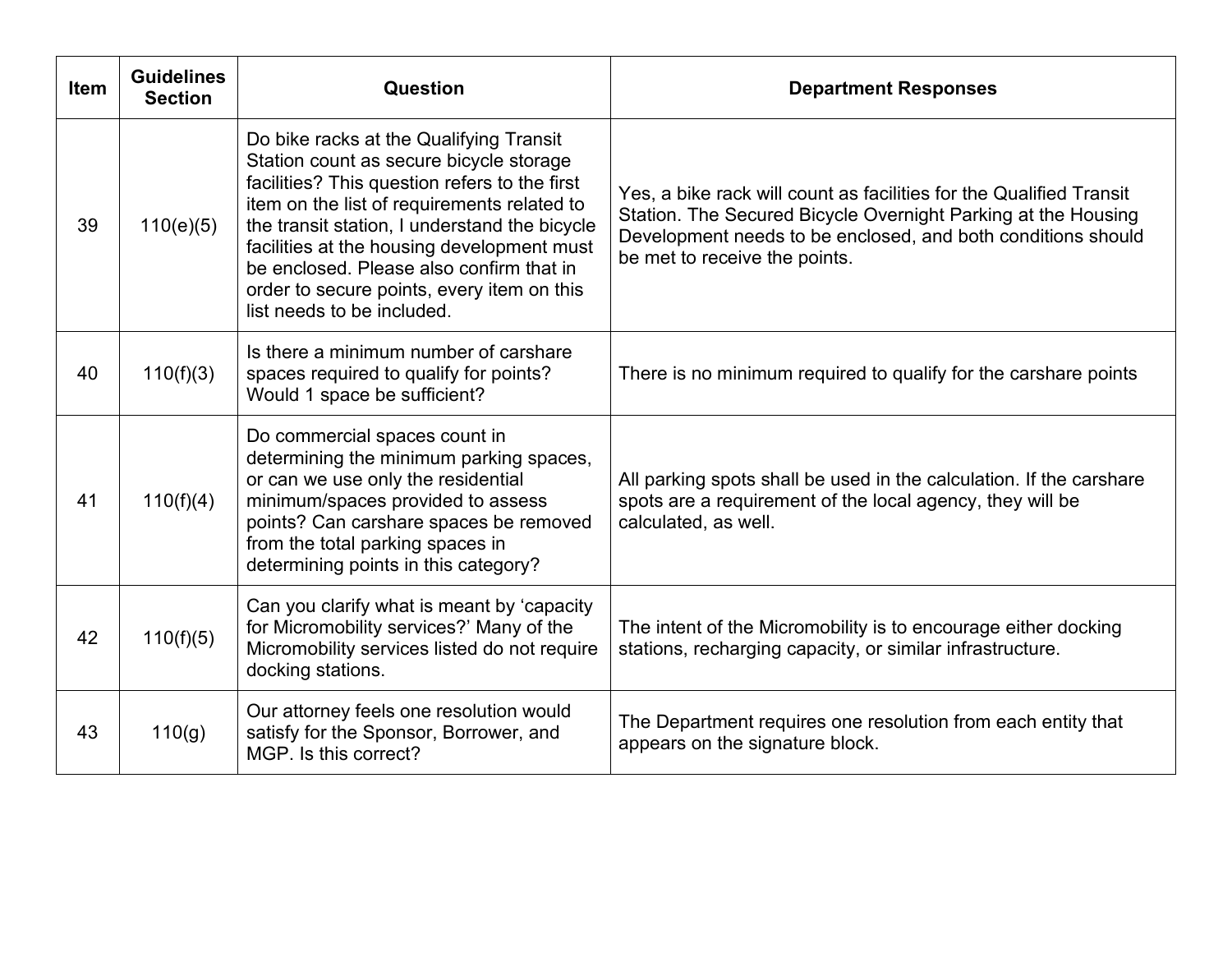| <b>Item</b> | <b>Guidelines</b><br><b>Section</b> | Question                                                                                                                                                                                                                                                          | <b>Department Responses</b>                                                                                                                                                                                                                                                                       |
|-------------|-------------------------------------|-------------------------------------------------------------------------------------------------------------------------------------------------------------------------------------------------------------------------------------------------------------------|---------------------------------------------------------------------------------------------------------------------------------------------------------------------------------------------------------------------------------------------------------------------------------------------------|
| 44          | 110(g)                              | 80% AMI is not a choice on the "Unit Mix"<br>and Loan Amount" tab on the<br>supplemental application. We have<br>indicated those units as "Market" for now,<br>but let us know if we should indicate<br>anywhere that those are in fact income<br>restricted      | The Department and Program view 80% units as market units for<br>the purposes of determining loan amount.                                                                                                                                                                                         |
| 45          | 110(f)                              | Outside of car share spaces, all parking<br>spaces in our project would be reserved<br>for tenants who need reasonable<br>accommodation because of a disability or<br>other legal requirement. For Section 110<br>(f) (4) how do we count those parking<br>spots? | Based on the information provided about parking for the project,<br>assuming no other pertinent information, you may count parking<br>for the project as zero (0) parking.                                                                                                                        |
| 45          | 110(f)                              | Are there any additional documentations<br>required if we are claiming points for micro<br>mobility and car share programs? Will we<br>need to provide commitment letter from<br>service providers implementing these<br>types of program?                        | If a project application is seeking points for Micromobility, no<br>actual documentation is required in the application. But the task<br>will be included in the Standard Agreement requiring Sponsor to<br>fulfill Micromobility development work that was awarded points in<br>the application. |
| 46          | 110(f)                              | Regarding the free transit passes or<br>discounted passes for the residents in<br>order to score 15 points, do we have to<br>provide to all the residents or just for the<br>residents in the TOD subsidized units?                                               | The Guidelines state: "At least one transit pass shall be made<br>available for each Restricted Unit for at least three years." Any unit<br>that is income-restricted to 60% AMI or below is a Restricted Unit.                                                                                   |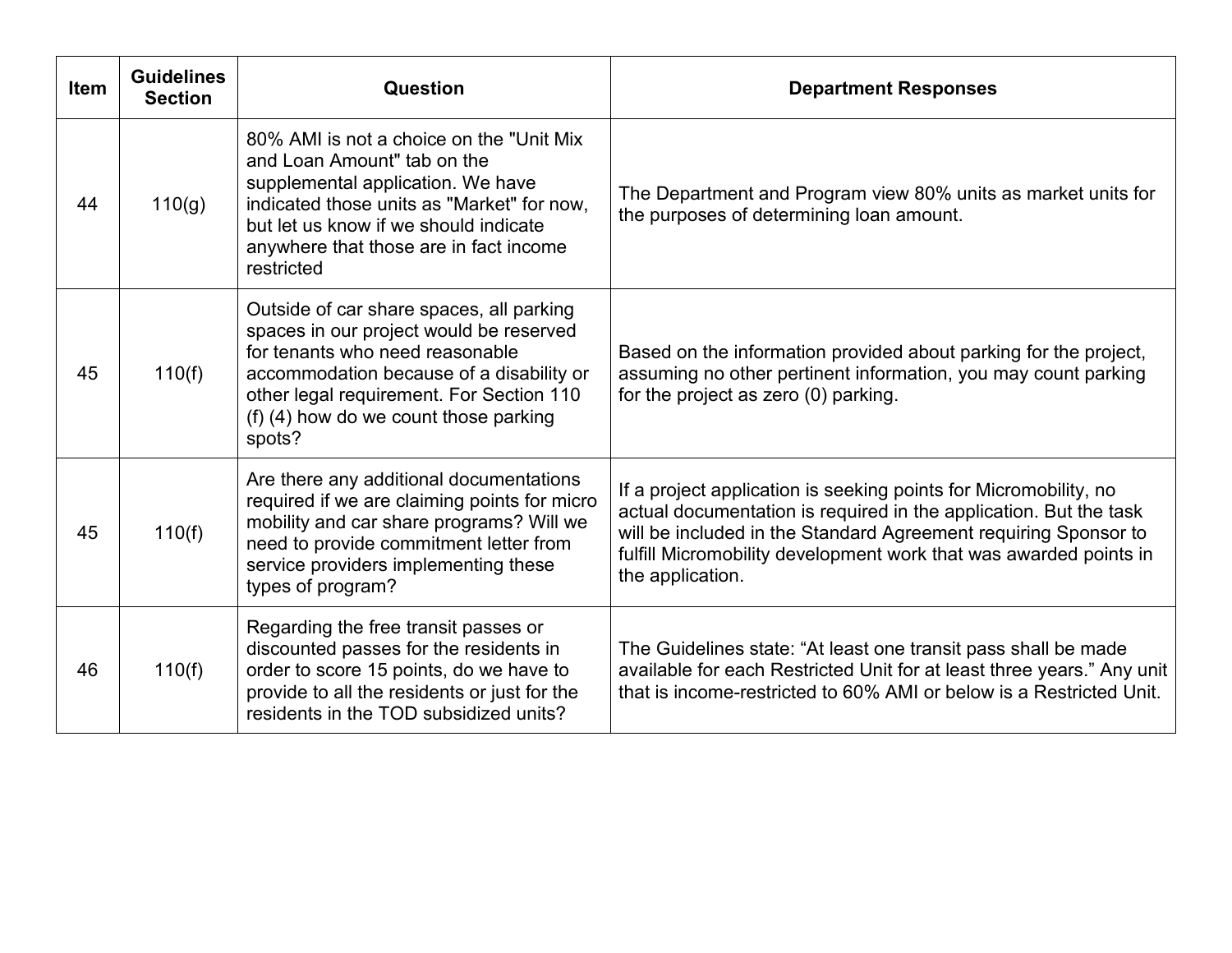| <b>Item</b> | <b>Guidelines</b><br><b>Section</b> | Question                                                                                                                                                                                                                                                                                                                                                  | <b>Department Responses</b>                                                                                                                                                                                                                                                                                                                                                                                                                                                                                          |
|-------------|-------------------------------------|-----------------------------------------------------------------------------------------------------------------------------------------------------------------------------------------------------------------------------------------------------------------------------------------------------------------------------------------------------------|----------------------------------------------------------------------------------------------------------------------------------------------------------------------------------------------------------------------------------------------------------------------------------------------------------------------------------------------------------------------------------------------------------------------------------------------------------------------------------------------------------------------|
| 47          | 110(b)(2)                           | Is this question merely asking for<br>leveraged funds or is an element of<br>coordination between infrastructure and<br>housing projects required? What is<br>required as evidence of the other transit<br>and connectivity projects and how should<br>developers factor these investments into<br>the "other funds" calculation?                         | For this section, the Program is seeking other financial community<br>development investment in the neighborhood that will be<br>transform the area that includes the Housing Development and<br>Qualifying Transit into a Transit-Oriented community, e.g.<br>investment in transit station improvements, bike lane or pedestrian<br>improvements near the transit, etc. The evidence of such<br>investment should be submitted as an EFC and identified in the<br>Dev Sources tab of the Supplemental Application. |
| 48          | 110(a)(4)                           | If we exclude commercial costs in the<br>request, can the project still be considered<br>a mixed-use development?                                                                                                                                                                                                                                         | To be considered mixed-use, the costs of commercial construction<br>must be included in the development budget.                                                                                                                                                                                                                                                                                                                                                                                                      |
| 49          | 110(a)(4)                           | What qualifies the project for points in this<br>section? During the webinar the answer<br>was exceeding state density bonus. Are<br>projects required to exceed the 35% state<br>density bonus for points?                                                                                                                                               | The Program didn't seek to define "high density" instead seeking<br>to encourage localities to allow projects with higher density.<br>Exceeding the State Density Bonus Law is one sub-category. If<br>the project applied for and received approval for higher-density<br>than the local land use element allowed, that is another<br>subcategory. Section 110 of the Guidelines details this.                                                                                                                      |
| 50          | 110(f)(2)                           | We are putting a daytime-loading-zone<br>designated parking space in the street in<br>front of the project to be used for pickup<br>and drop off for the childcare (childcare is<br>the on-site commercial use). The parking<br>spot will be available to residents in the<br>evening and on weekends. Can this be<br>considered as a shared parking use? | The Program will count those uses as "shared" parking in the<br>application.                                                                                                                                                                                                                                                                                                                                                                                                                                         |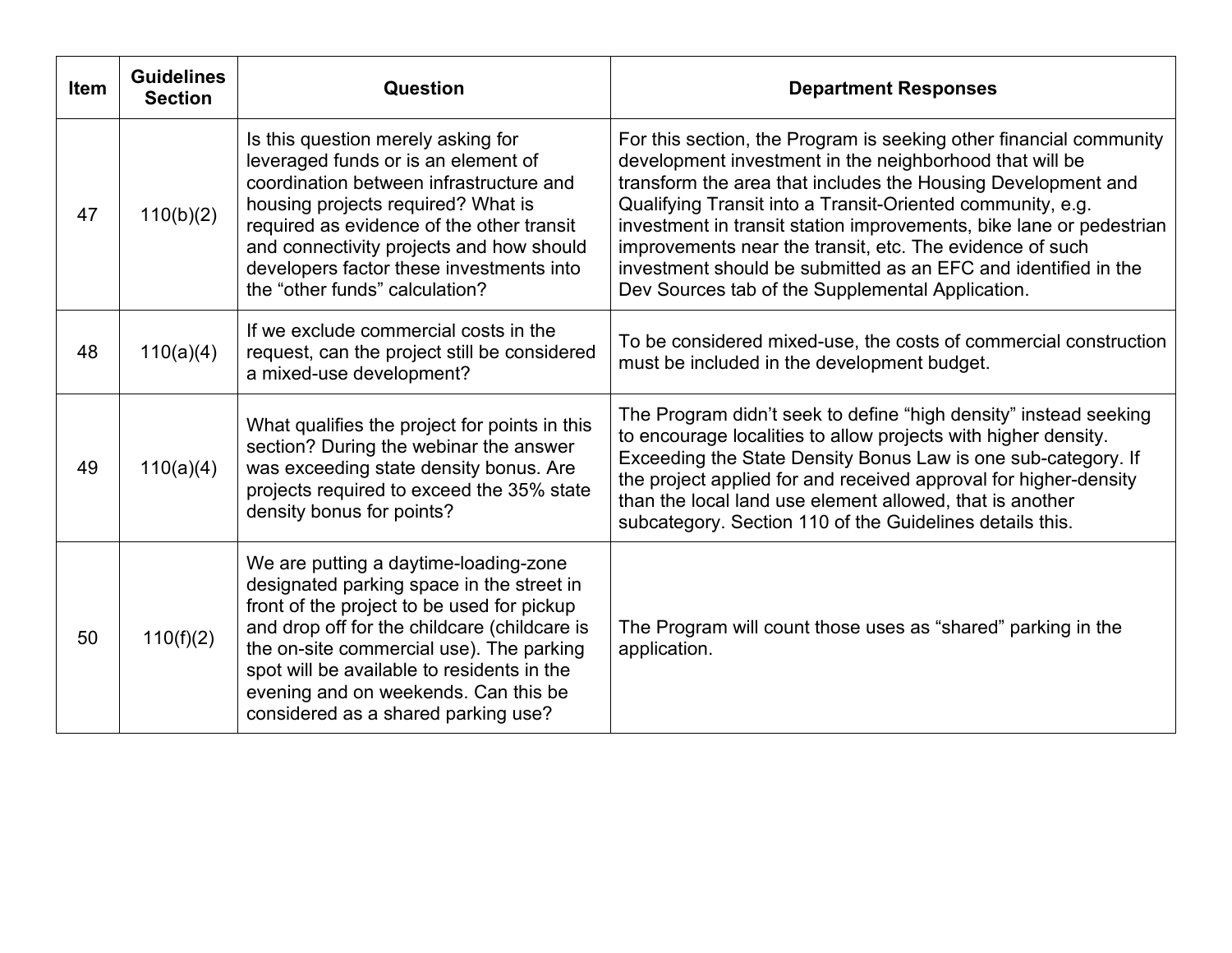| <b>Item</b> | <b>Guidelines</b><br><b>Section</b> | Question                                                                                                                                                                                                                                                                                                                                           | <b>Department Responses</b>                                                                                                                                                                                                                                                                                                                         |
|-------------|-------------------------------------|----------------------------------------------------------------------------------------------------------------------------------------------------------------------------------------------------------------------------------------------------------------------------------------------------------------------------------------------------|-----------------------------------------------------------------------------------------------------------------------------------------------------------------------------------------------------------------------------------------------------------------------------------------------------------------------------------------------------|
| 51          | 110(f)(2)                           | We have a project where we are required<br>to provide for shared parking on our parcel<br>for the adjacent commercial uses and is<br>not available for the exclusive use of the<br>housing project. Can this parking lot be<br>deducted from the housing's Net Density<br>calculation per section 102(cc) of the TOD<br><b>Program Guidelines?</b> | The Program determined that the shared parking will not be<br>deductible from the net density calculation, but that you may be<br>able claim the 5 points available for shared parking on the project,<br>per Guidelines Section 110(f)(2).                                                                                                         |
| 52          | 110(i)                              | Our site is near a number of Qualifying<br>Employment Areas, that combined have<br>well over 10,000 employees per the On<br>The Map tool. Section 110(i) is titled<br>"Accessibility to Qualified Employment<br>Areas", which implies to us that we can<br>use multiple QEAs. Can we include<br>multiple QEAs?                                     | Our intent is for the Applicant to use the single, best-scoring QEA<br>that they have access to, and that would be my recommendation -<br>use the highest scoring QEA within a 30 minute transit ride from<br>the Qualifying Transit Station. We created the application to be<br>able to accept only one QEA.                                      |
|             |                                     |                                                                                                                                                                                                                                                                                                                                                    | <b>111 Legal Documents</b>                                                                                                                                                                                                                                                                                                                          |
| 55          | 111(a)(1)                           | If the project has a letter documenting<br>Article XXXIV Authority, is Article XXXIV<br>Legal Opinion also required?                                                                                                                                                                                                                               | If you can document A34 authority, that by itself should be suffice.<br>A legal opinion, as is my understanding, is only necessary if you<br>don't already have documented authority - meaning you had local<br>voter approval of XX units you are still under that cap.                                                                            |
| 56          | 111(a)(1)                           | Is an MOU that connects two development<br>entities and outlines the makeup and<br>interests of the future legal entity a<br>sufficient form of documentation for a joint<br>venture?                                                                                                                                                              | The Program recommends having both entities apply as co-<br>applicants for the housing development, rather than as a single JV<br>entity. Each party will be a Co-Sponsor and sign the agreements,<br>and either entity may have site control - it doesn't need to be<br>shared. Only one party needs to have the requisite<br>experience/capacity. |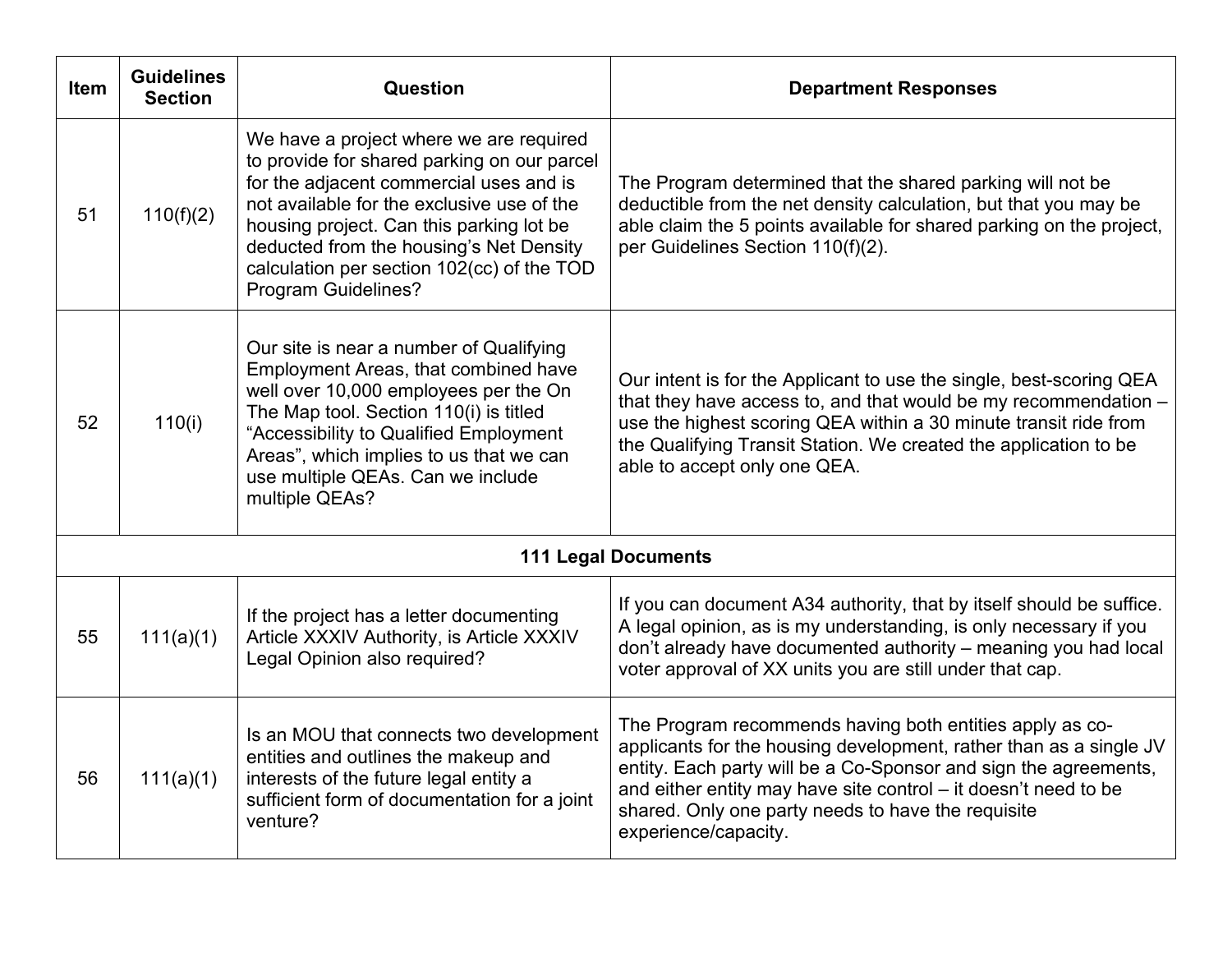| <b>Item</b>          | <b>Guidelines</b><br><b>Section</b> | Question                                                                                                                                                                           | <b>Department Responses</b>                                                                                                                                                                                                                                                                                                                 |  |  |  |
|----------------------|-------------------------------------|------------------------------------------------------------------------------------------------------------------------------------------------------------------------------------|---------------------------------------------------------------------------------------------------------------------------------------------------------------------------------------------------------------------------------------------------------------------------------------------------------------------------------------------|--|--|--|
| 57                   | 111(a)(1)                           | Can you clarify the Fair Housing Legal<br>Opinion doc? Is this a required document<br>for all applications, or only projects that<br>restrict occupancy based on gender or<br>age? | If the project is not restricting any units based on gender or sex,<br>then the FH legal opinion is not required. If so, then it is required.                                                                                                                                                                                               |  |  |  |
| <b>Miscellaneous</b> |                                     |                                                                                                                                                                                    |                                                                                                                                                                                                                                                                                                                                             |  |  |  |
| 59                   | N/A                                 | Would the Department allow one unified<br>resolution for the Sponsor, MGP, and LP?                                                                                                 | The Program requires separate resolutions, and all other org<br>docs, for each entity. For this round of TOD, draft resolutions are<br>acceptable for the application, and electronic signatures due by<br>August 30, 2020. Wet signatures will likely be a condition of<br>award.                                                          |  |  |  |
| 60                   | N/A                                 | Does HCD have a separate template for<br>the MGP resolution that isn't on the<br>website?                                                                                          | The LP authorization was drafted to serve also as the<br>LLC/MGP/AGP resolution. The highlighted, bracketed text should<br>be able to work when edited. You may also edit the Sponsor<br>resolution boilerplate if you prefer. Resolutions for each entity -<br>Sponsor, LP/Borrower, and intermediary – are required by the<br>Department. |  |  |  |
| 61                   | N/A                                 | Is a video of the TOD webinar available? If<br>not, do you know if it may be posted online<br>at a later date?                                                                     | Yes, we are editing some dead airtime from the webinars and will<br>post as soon as we are done.                                                                                                                                                                                                                                            |  |  |  |
| 62                   | N/A                                 | What is the fiscal TIN form? The<br>jurisdiction we are working with only has a<br>W9. Is that sufficient?                                                                         | The TIN form is a State of California form for public agencies. You<br>can download it here: https://www.hcd.ca.gov/grants-<br>funding/active-funding/ahsc/docs/GovtTINForm 000.pdf                                                                                                                                                         |  |  |  |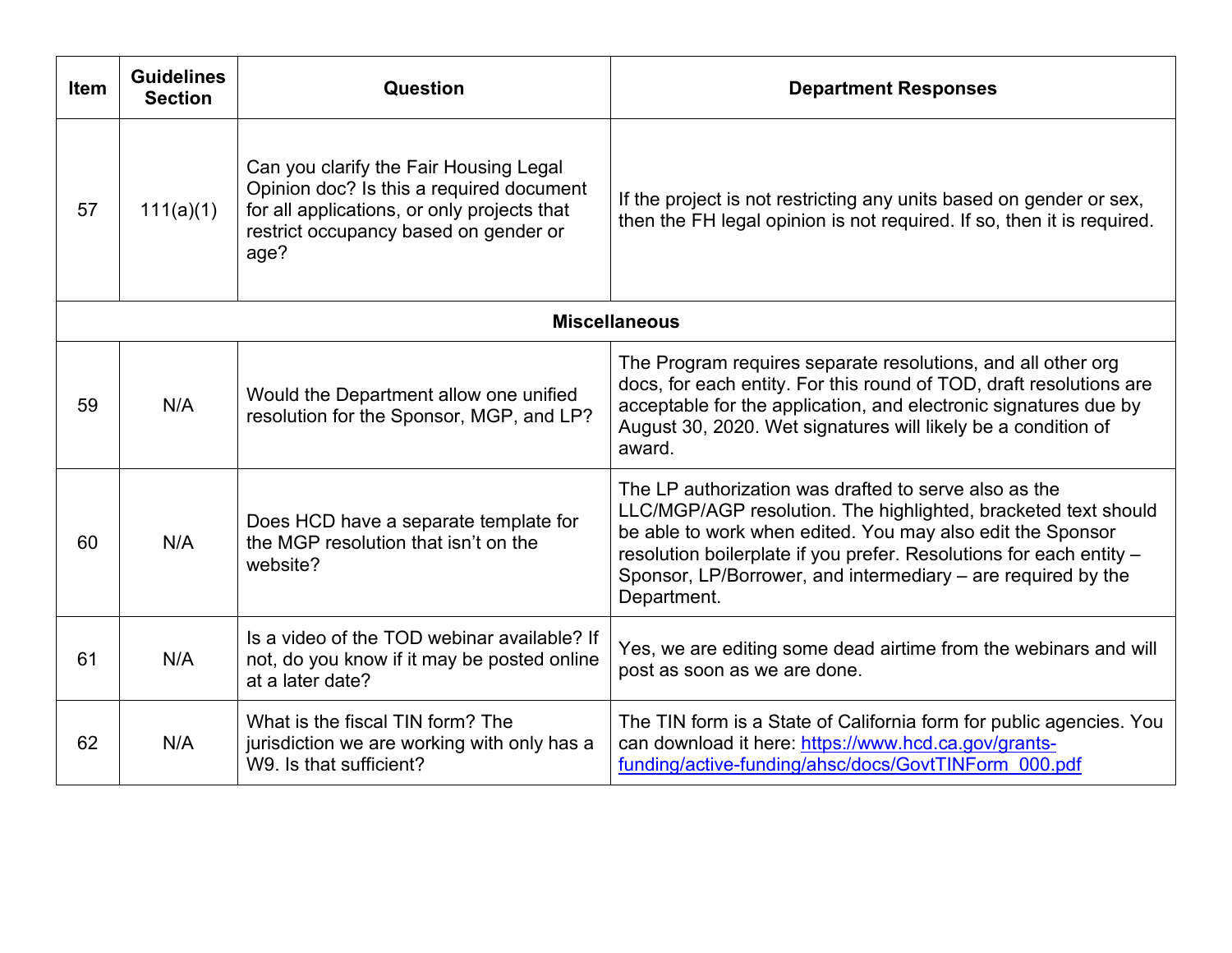| <b>Item</b> | <b>Guidelines</b><br><b>Section</b> | Question                                                                                                                                                                                                                                                                                      | <b>Department Responses</b>                                                                                                                                                                                                                                                                         |
|-------------|-------------------------------------|-----------------------------------------------------------------------------------------------------------------------------------------------------------------------------------------------------------------------------------------------------------------------------------------------|-----------------------------------------------------------------------------------------------------------------------------------------------------------------------------------------------------------------------------------------------------------------------------------------------------|
| 63          | N/A                                 | Can you inform us what was the average<br>score of applications that were funded last<br>year and the year prior? We are<br>determining if its worth spending time on<br>this grant as we wouldn't have a high<br>score anywhere in our City.                                                 | Data from previous rounds is below:<br><b>Max Award Score</b><br><b>Min Award Score</b><br>Round 1 (2007)<br>350<br>286<br>Round 2 (2009)<br>380<br>330<br>Round 3 (2013)<br>393<br>364<br>The "Min Award Score" is the lowest score that received funding.                                         |
| 64          | N/A                                 | Had HCD considered adding<br>homeownership housing developments<br>that include affordable housing to the<br>current NOFA or future NOFAs?                                                                                                                                                    | For this round of TOD, we can fund on- and off-site infrastructure<br>in support of homeownership projects. Currently, there are no<br>plans for future rounds of TOD.                                                                                                                              |
| 66          | N/A                                 | Will there be an instruction manual for how<br>to use the "on the map" tool?                                                                                                                                                                                                                  | There is currently an instructional video on the TOD webpage to<br>instruct applicants how to use the Census Bureau interactive map.<br>For the Designated Employment Area, you may select a transit<br>stop that is within a 30-minute transit ride from the Qualifying<br><b>Transit Station.</b> |
| 67          | N/A                                 | Is there any expectation of a TOD Round 5<br>NOFA?                                                                                                                                                                                                                                            | Currently there is no plan or indication of additional funding for any<br>future rounds of TOD.                                                                                                                                                                                                     |
| 68          | N/A                                 | In the IP Eligibility and Threshold tab, for<br>the second question of whether the IP will<br>enhance public pedestrian access from the<br>HD to the Qualifying Transit, if I select No<br>then the cell becomes shaded Red<br>indicating that I'm not meeting threshold. Is<br>this correct? | Your Application will not be disqualified if one of those answers is<br>"no," as long as one of those questions is answered "yes."                                                                                                                                                                  |
| 69          | N/A                                 | Would a digitally signed forms be<br>acceptable in place of the wet signature<br>required?                                                                                                                                                                                                    | The Program requires no signatures for the application due July<br>30, 2020. Electronically signed documents will be due to the<br>Department by August 30, 2020.                                                                                                                                   |